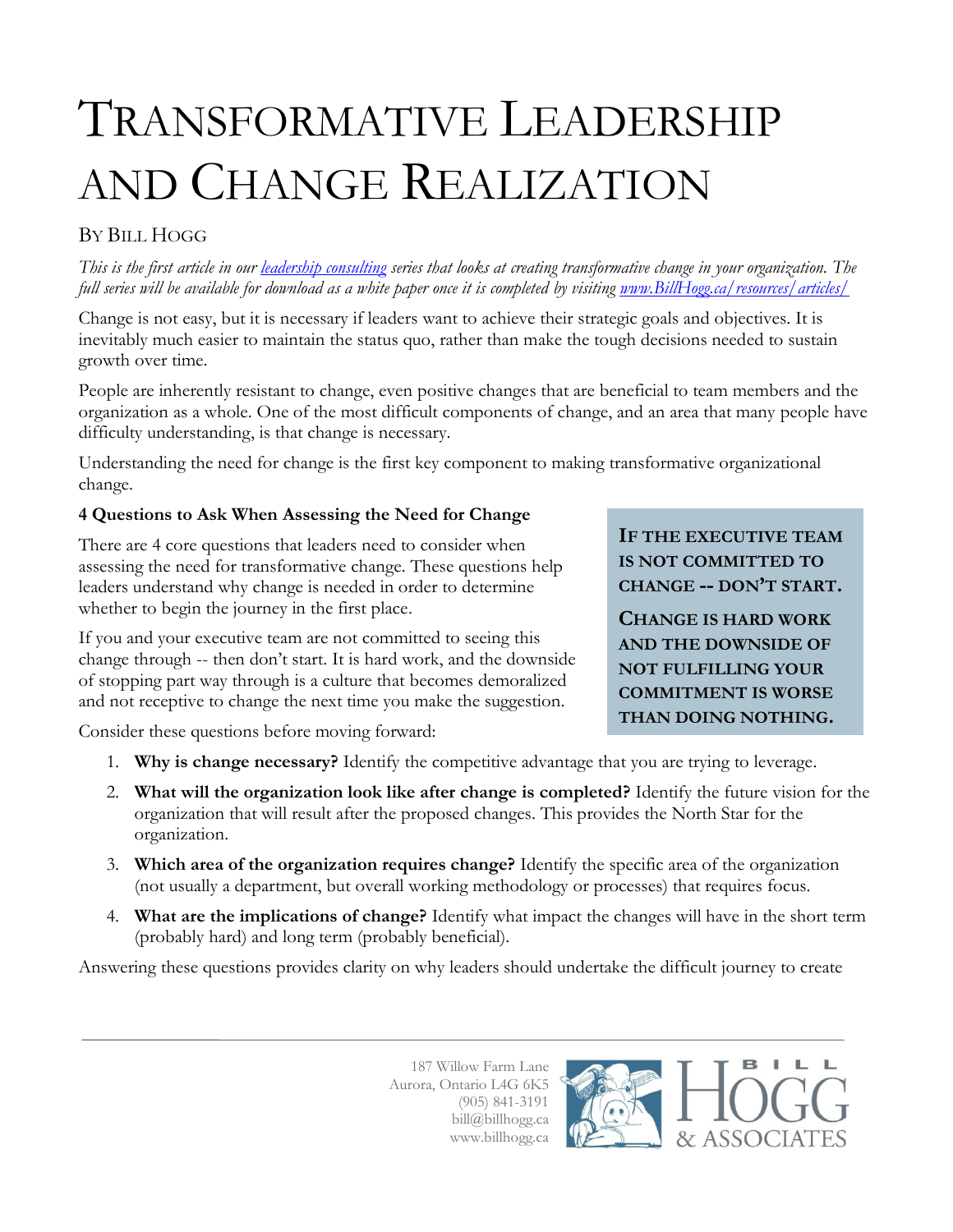change. Understanding the real benefits that change presents allows you to start assessing the need for change at a deeper level and designing a plan to begin the change process.

*Send me an email if you would like a copy of my simple assessment tool to help you identify which areas of your organization need change.*

Answering why change is necessary also reaffirms there are very specific and valid reasons that benefit the organization, rather than just changing because everyone else is doing it.

### **Creating Transformative Change in your Organization**

Creating and managing change is a key to creating a higher performing environment. One of the most important things about *transformative leaders* is they know how to assess their organization, realize when change is needed, and act upon change realization.

Transformative leaders assess the organization's need for change in stages:

- **Change realization**: Leaders understand that change is necessary and it is vital that they understand the reasons why change is needed and the end game benefit of change. If this is not clear, there is no reason to start the change process. They create an argument for the need for change, outline the outcome of the changes to be made, and establish guidelines and principles that will be used to manage and implement change.
- **Share the vision:** Initially, leaders need to share their vision with their executive team. They need to outline the scope of change, the vision for change, how it impacts the organization and when it will be implemented. Executive buy-in is essential and cannot be mandated.
- **Create a change management plan**: Work with other senior leaders to create a plan that will outline the scope, vision, benefit and impact of change.
- **Define components of change**: Leaders assign roles and responsibilities, establish metrics to track change, and outline how the initiative will impact organizational culture.
- **Communicate with the organization**: Share the vision with the organization and help them understand why the changes are being made (the benefits) and where they can play a meaningful role in the change process.
- **Involve the organization**: Once leaders define why change is necessary and outline change elements, the next step is to establish internal advocates and champions to engage employees and get them onboard.
- **Implement change**: Begin to implement the change in your organization and assess the impact of the changes from multiple perspectives. Examine [employee engagement](http://www.billhogg.ca/consulting/employee-engagement/) and acceptance, assess risk, monitor change metrics, make adjustments, and recognize progression.
- **Assess and adjust**: The change process takes time to implement and embed, so you must monitor and assess progress regularly to ensure that focus isn't lost after the initial excitement of change. Most change initiatives flounder and fail at this stage because the leadership has been focused on the project for a longer period and feel that once initiatives are launched, they are "done." They need to recognize that for the majority of the organization, the change initiatives are still new and need to be consistently reinforced if they are to stick.

### **Transformative Change: How to Approach Organizational Change**

How you approach change will be the determining factor in your ability as a leader to effectively communicate the need for change in a way that it will be met with a positive reaction and accepted internally.

As outlined in [How Transformational Leaders Make Organizational Change Stick,](http://www.billhogg.ca/2013/10/how-transformational-leaders-make-organizational-change-stick/) it is important that you